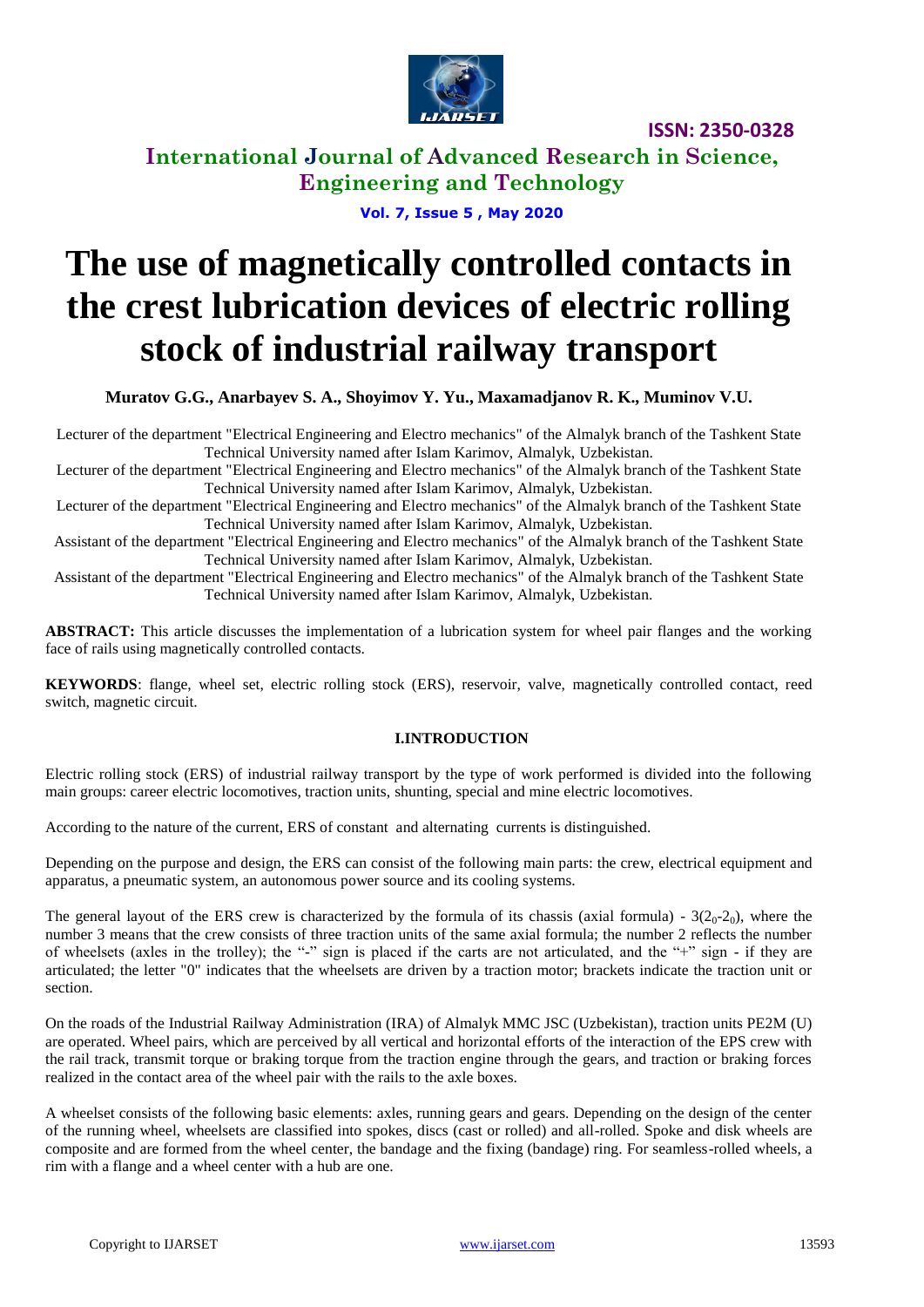

### **International Journal of Advanced Research in Science, Engineering and Technology**

### **Vol. 7, Issue 5 , May 2020**

On the ERS of industrial railway transport, bandage wheels with disk centers are used, on the elongated hubs of which a gear wheel is mounted. A wheelset of traction units consists of an axle, cast wheel centers with bandages fixed by retaining rings, solid-rolled gears.

#### **II. METHODOLOGY**

The working conditions of the individual elements of the wheelset are significantly different; therefore, the choice of materials and the design of each element is made from the conditions of ensuring the required durability, maintainability and high reliability, since wheel sets are the most critical parts of the ERS.

In the zone of contact of the wheelsets with the rails in the elements of the running wheels, stresses arise from vertical static and dynamic loads, from horizontal forces in the modes of traction or braking, as well as from transverse and longitudinal forces acting during twisting motion. Therefore, the material of the bandages experiencing tensile and compressive forces must have high, wear resistance and be sufficiently viscous, withstand shock loads during uneven paths, especially dangerous in winter. In addition, since the bandage is in contact with the rail, the material for the bandages is selected so that it does not cause intense wear of the rails.

When a locomotive implements traction or braking forces, redistribution of loads on the necks of the wheelsets also causes longitudinal and transverse vibrations over the spring structure when the wheels pass uneven paths. These changes in loads in the calculation of wheel sets are taken into account by an increase in  $q_{cr}$  by 1.4 times for each axle neck.

The force  $q_{cr}$  acting on each neck of the axle of the wheelset due to the mass of the sprung parts is equal to half the difference between the static load of the wheelset on the rails  $q_0$  and the gravity of the non-sprung parts  $q_{\text{III}}$  (the wheelset with axle boxes, half the gravity of the traction motor and spring suspension parts, mounted on axle boxes):  $q_{cr} = (q_0 - q_{HI})/2$ overload of one neck of the axis and unloading of the other causes a part of the centrifugal force Pc, unbalanced by the elevation of the outer rail, and wind pressure force .



Fig. 1. Wheel pair forces

The total force acting on the neck of the axis of the outer wheel (Fig. 1)

 $P_1$  = 1,4q<sub>cr</sub>+ { $P_{\text{II}}(2h_{\text{II}}-D)$ +  $P_{\text{B}}(2h_{\text{B}}-D)$ }/2l<sub>0</sub>n<sub>0</sub>, and at the inner wheel

 $P_1^{\dagger} = 1,4q_{cr} - \{P_{\text{II}}(2h_{\text{II}}-D) + P_{\text{B}}(2h_{\text{B}}-D)\}/2l_0n_0,$ 

whereh<sub>u</sub>and h<sub>B</sub> are the distance from the rail head to the center of application of the forces of the P<sub>u</sub>andP<sub>B</sub>;

D is the diameter of the wheels in a circle of riding;

 $l_0$ — the distance between the middle of the necks of the axis (or the middle of the working surfaces of the axle box bearings, if they do not coincide with the middle of the necks of the axis);

 $n_0$  is the number of axes perceiving the overturning moment of the forces  $P_u$  and  $P_s$ ;

when the traction motor develops the traction force F, the force is transmitted to each gear wheel of a pair of wheels with a two-sided gear transmission:

 $P_2 = -1/2R_{3,K} = FD/4r_{3,K}$ , and for each motor-axial bearing - force:

 $P_3 = -1/2R_{\kappa}+1/4q_{\text{L},\bar{\mu}} = \{F_{\kappa}D_{\kappa}(l_{\text{L},\bar{\mu}}-4r_{\text{3},\kappa})\}/4l_{\text{L},\bar{\mu}}r_{\text{3},\kappa}+q_{\text{L},\bar{\mu}}/4,$ where $q_{T,T}$ - traction motor gravity.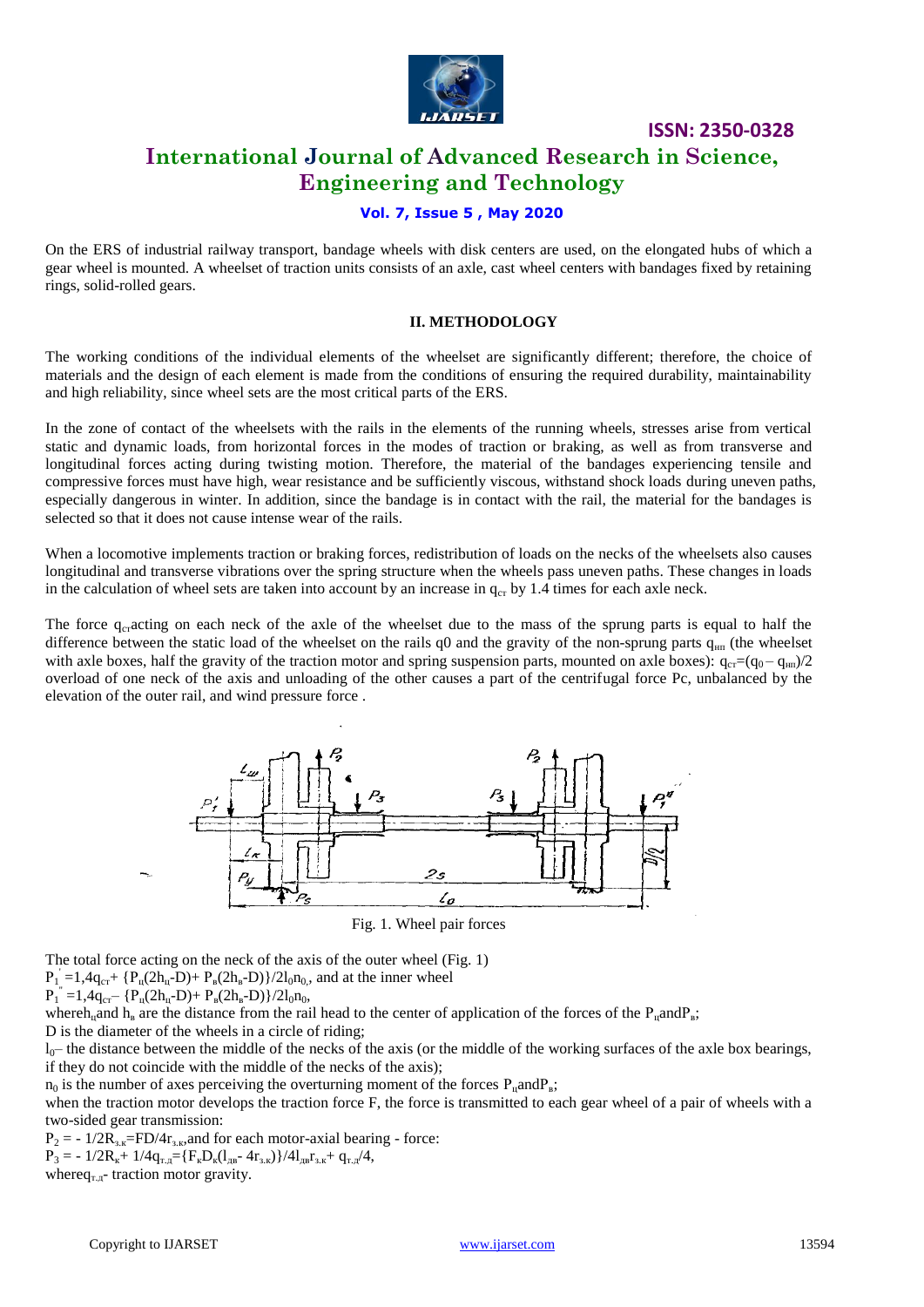

### **International Journal of Advanced Research in Science, Engineering and Technology**

### **Vol. 7, Issue 5 , May 2020**

The traction force developed at the wheel bearing points on the rails is perceived by the axis in the planes of the wheel rolling circle and then transferred to the carriage frame, from which the axle is applied to the middle of the necks. Traction force, taking into account the maximum coefficient of adhesion  $\psi_{\text{kmax}}$  (taken equal to 0.4)  $F = q_0 \Psi_{\kappa \max}$ 

The vertical reaction of the outer wheel Ps can be found by adding the moments of all vertical forces relative to the reference point of the inner wheel:

 $P_s = P_1 + P_3 - P_2 + [(P_1 - P_1)]_k$ ]2s

wherel<sub>k</sub> is the distance from the middle of the neck of the axis to the wheel rolling circle;

2s - the distance between the wheels of the wheelset (reference points on the rails).

The horizontal reaction of the outer rail of the  $P_y$  is considered the maximum permissible condition for derailment:  $P_v = 0.5$  q

The external rail is affected by the forces of the vertical reaction, the total force acting on the neck of the axis of the outer wheel, and the inner rail and the plane of the tread circle of the inner wheel with the flange are subjected to strong wear, as the radius of the curves is very small. For example, the radius of the curve on the 6th track for loaded trains at Razvyazka stations is 100 m, which has been in operation for 65 years, wearing out the ridges of the wheelsets of technological turntables.

#### **III. EXPERIMENTAL RESULTS**

On the tracks of Almalyk MMC JSC (Uzbekistan), to prevent wear of the band crest, the working face of the rails is manually lubricated.

We propose the introduction of a lubrication system for the working face of the rails using magnetically controlled contacts (Fig. 2). When the reverse current flows through the RC, the reed switch switches on the pump motor, and the latter pumps oil in the tank. Oil through the pipeline with pressure lubricates the working face of the rail.



Magnetically controlled contacts are soldered into a glass flask filled with nitrogen or an inert gas, i.e. isolated from the р environment (sealed). Therefore, they are often called reed switches, i.e. sealed contacts.

The main elements of the reed switches are (Fig. 3) are perm alloy plates 1, the ends of which are coated with gold, silver or rhodium. Perm alloy plates perform the simultaneous role of the magnetic circuit and contact springs, and their ends 2 contacts. A control winding 4 is placed on the glass flask 3. When current flows through the winding, a magnetic field appears, which, closing through perm alloy plates, creates an electromagnetic force that attracts contacts to each other. If this force exceeds the mechanical elastic force of the plates, the contacts close (Fig. 3, a).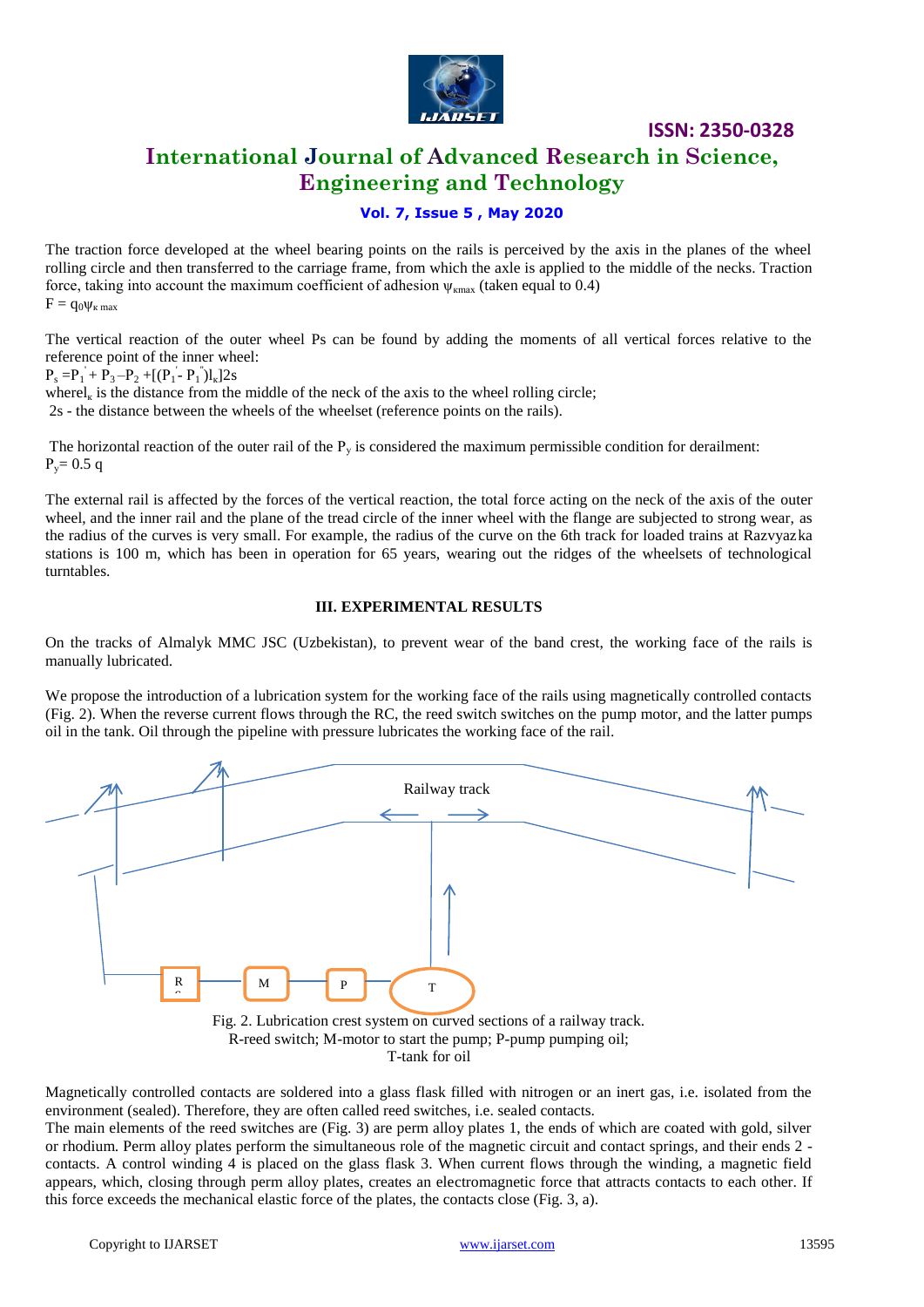

### **ISSN: 2350-0328 International Journal of Advanced Research in Science, Engineering and Technology**

### **Vol. 7, Issue 5 , May 2020**

In the switching reed switch (Fig. 3, b), when the control current is applied to the left winding, the middle plate closes to the left, and when current flows through the right winding, the middle plate closes to the right.



Fig. 3. Reed switches

In the lubrication system of the crest, a switching reed switch is used. When the train passes along a section of the track, the current flowing along the rail circuit is supplied to the left winding of the switching reed switch, the middle plate, closing the left contact, will signal the electro-pneumatic contact of the oil reservoir. The contactor for the release of oil into the oil line is activated. With a vertical load on the sleepers from wheel pairs, oil with pressure will spray the rail from the side of the working face along the perimeter of the curve until the last wheel pair of the technological turntable passes.Reed switches must have a protective housing, since the contacts of the reed switch are sealed.

#### **IV. CONCLUSION**

1. The problem of increased wear of the crests of the wheel sets of the rolling stock and the side surface of the rails at industrial enterprises is associated with significant operating costs.

2. The most effective means of reducing the wear of the flanges of the wheel sets and the lateral surface of the rails is to lubricate the flanges using switching reed switches.

3. Lubrication of the crests of the wheel sets and the side surface of the rails significantly increases the service life of the wheel sets and rails, reduces the resistance to movement, increases the safety of movement.

4. Lubrication using magnetically controlled contacts is a reliable and effective means of reducing wear on flanges of rolling stock wheels and rails in industrial vehicles.

5. The use of automatic comb lubricators not only improves driving safety, but also reduces operating costs by reducing the downtime of rolling stock in repairs, reducing the grooves and surfacing of ridges, the need for frequent replacement of wheel ties, reducing fuel consumption and electric power for traction.

#### **REFERENCES**

[1].Bezruchenko V.N., Bratash V.A., Petrovich L.V. Electric rolling stock of industrial railway transport. Kiev, "Visha school" 1981. [2].Shikhin A.Ya. et al. Electrical Engineering, M, Higher School, 1991.